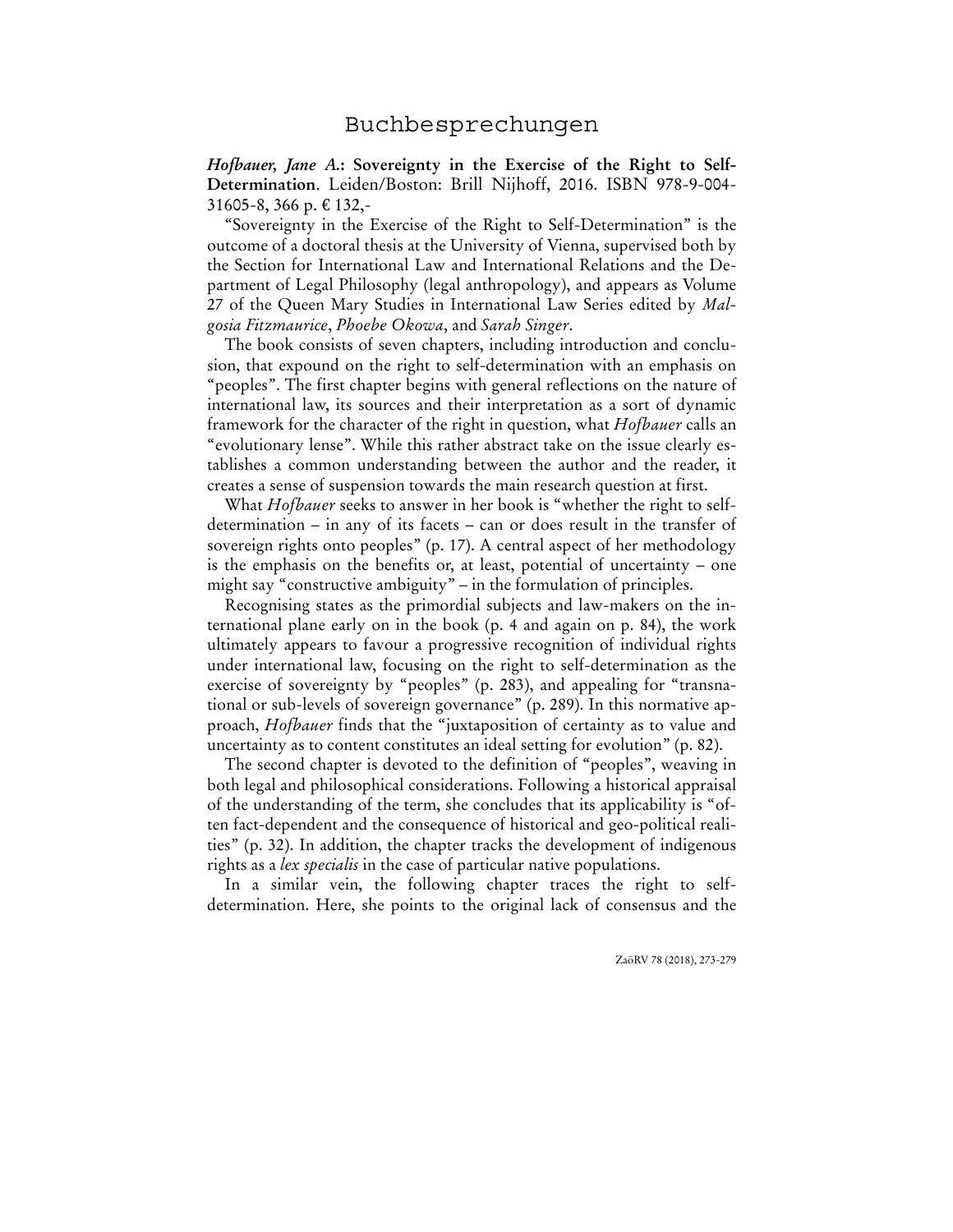## 274 *Literatur*

political use of the idea (pp. 63-64). At the same time, however, *Hofbauer* accepts its status as *ius cogens* and of *erga omnes* character without specific qualification (pp. 67-68). She also considers the permanent sovereignty over natural resources and free, prior, and informed consent as inherent factors for realising self-determination (p. 78-79).

Chapter four discusses the term "peoples" as an element of statehood, beginning with a basic account of what makes a "state" in the lingo of international law. It also traces the differentiation between "peoples" and "indigenous peoples" in international documents and literature (she finds the separation of categories unconvincing, see p. 141). The conclusion of this debate seems to be that outcomes are ultimately determined by criteria of effectiveness (pp. 145-146): international relations, not international law.

The fifth chapter moves from the overarching question of independent statehood to the realisation of "internal self-determination", highlighting the – in light of current events once more – highly relevant question as to a supposed international "right to autonomy". Thereby, *Hofbauer* discusses minority rights and the right to self-determination as potential candidates. In addition, Greenland is selected as a specific case study for autonomy as an expression of self-determination. For anyone dealing with the issue, be it historically or politically, the overview provided in the book is a particularly useful resource and point of orientation for further discussion.

Chapter six deals with the relationship between the right to selfdetermination and territory which *Hofbauer* views, once more, through the lens of the permanent sovereignty over natural resources and free, prior, and informed consent. Both are scrutinised as to any ensuing rights and obligations, citing to a multiplicity of international and domestic documents, decisions, and statements as well as voices in literature. In the end, however, she only finds the normative idea of "effective participatory safeguards to ensure the *sui generis* land and resource rights" (p. 282).

Throughout the book, *Hofbauer* is driven to the conclusion that many determining factors are more political than legal. Drawing upon international relations theory, she finds that the exercise of self-determination depends more on "political, historical and geographic factors" than the legal determination of a group as "indigenous" or not (p. 284). With regard to free, prior, and informed consent, *Hofbauer* simply puts hope towards the normative development, asserting that "within the next few years the operational functioning of FPIC [free, prior, and informed consent] will become much clearer" (p. 288).

Avoiding specific theoretical discussions on international sources doctrine, *Hofbauer* is cautious to draw conclusions without disclaimers and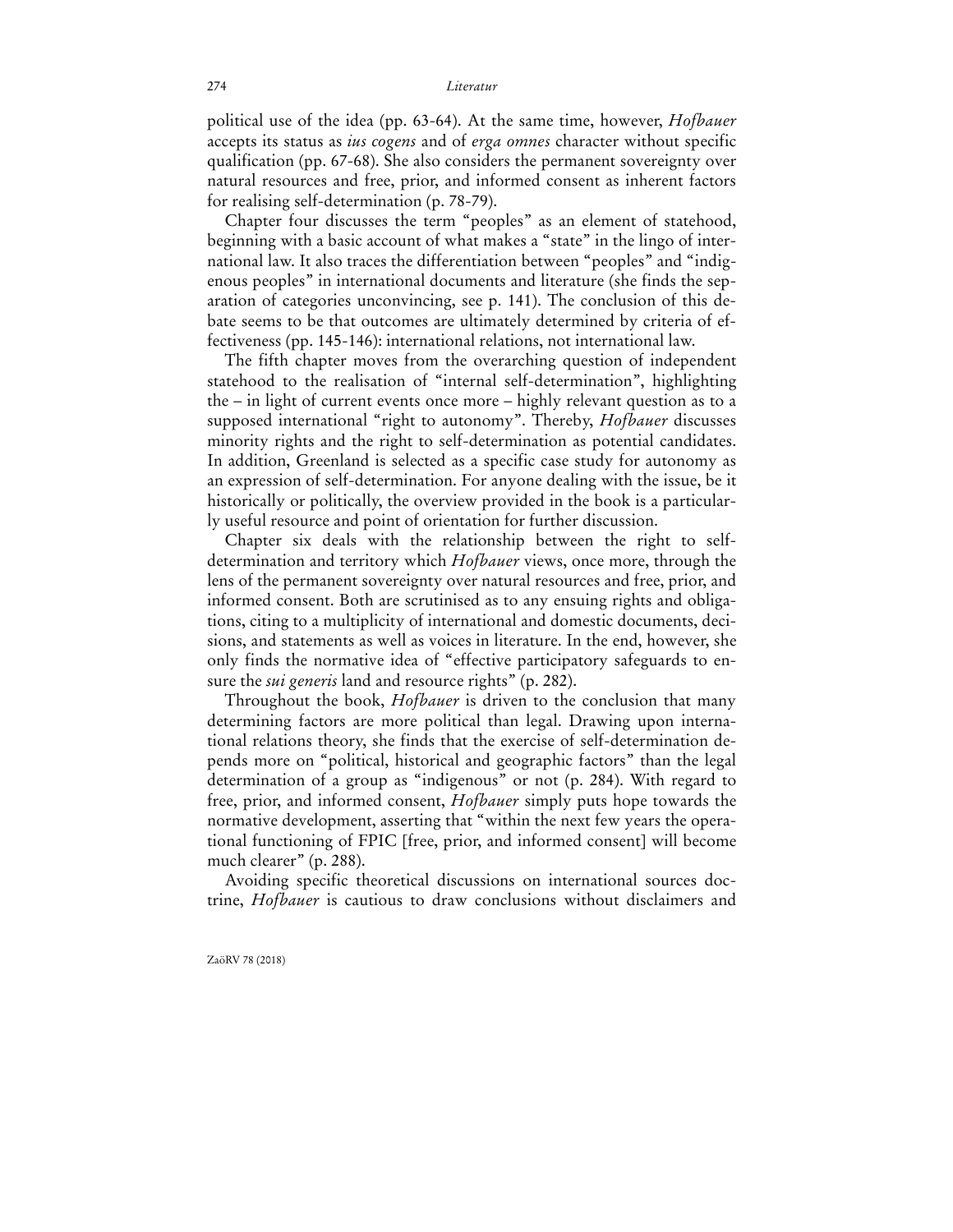sees the political in the precedent. While this diligent assessment of the legal *status quo* is laudable, it puts into question whether she herself is so convinced by her original postulation of a shift of "a state-centered to a more humanized understanding of international law" (p. 17).

The list of international documents, decisions, and literature is witness to the wealth of research from which the book draws these careful conclusions. The fact that she does not go further with her claims to the status of the right to self-determination evidences a well-balanced consideration of available sources. As a small observation on style, the flow of the text would surely have benefitted from the omission of abbreviations such as "PSNR" for the "permanent sovereignty over natural resources" or "FPIC" for "free, prior, and informed consent", the coining of terms for marketing certain concepts of international law having become increasingly *en vogue*. The book further features a useful annex containing domestic laws on natural resources.

Overall, "Sovereignty in the Exercise of the Right to Self-Determination" constitutes an impressively solid piece of research. Apart from a comprehensive and observant assessment of the entire discourse as to date (including international practice), it adds a number of insights and nuances, in particular a dose of realism by taking into account international relations, that make it an original contribution to a debate that has neither reached a conclusion nor lost any of its topicality.

## *Markus P. Beham*, Passau/Vienna

*Miller***,** *Russell A. (ed.):* **Privacy and Power – A Transatlantic Dialogue in the Shadow of the NSA-Affair**. Cambridge U.K.: Cambridge University Press, 2017. ISBN 978-1-107-15404-9, XXIV, 786 S. £ 145,-

Im Herbst 2017 veröffentlichte die Europäische Union (EU)-Grundrechtsagentur ihren (nach 2015) zweiten Bericht über "Surveillance by Intelligence Services: Fundamental Rights Safeguards and Remedies in the EU". Das Werk von *Miller* taucht dort bei den Quellen nicht auf. Wohl aber wird der Herausgeber und (Mit-)Autor des Buches (aus seiner Feder stammen die Einführung, S. 1 ff., sodann "A Rose by any Other Name? The Comparative Law of the NSA-Affair ", S. 63 ff., sowie am Ende, gemeinsam mit *Chovanec*, eine Kritik am preisgekrönten Dokumentarfilm von *Poitras* – CITIZENFOUR (2014) –, S. 726 ff.) als Sachverständiger/Gutachter zur Rechtslage in den Vereinigten Staaten im Bericht des 1. Untersuchungsausschusses zur NSA-Affäre (BT Drs. 18/12850 vom 23.6.2017) genannt; zudem haben aus dem Kreis der von diesem Ausschuss beigezogenen Experten *Brown*, *Scott* und *Hayes* (zusammen mit *Halperin* und *Vermeulen*) auch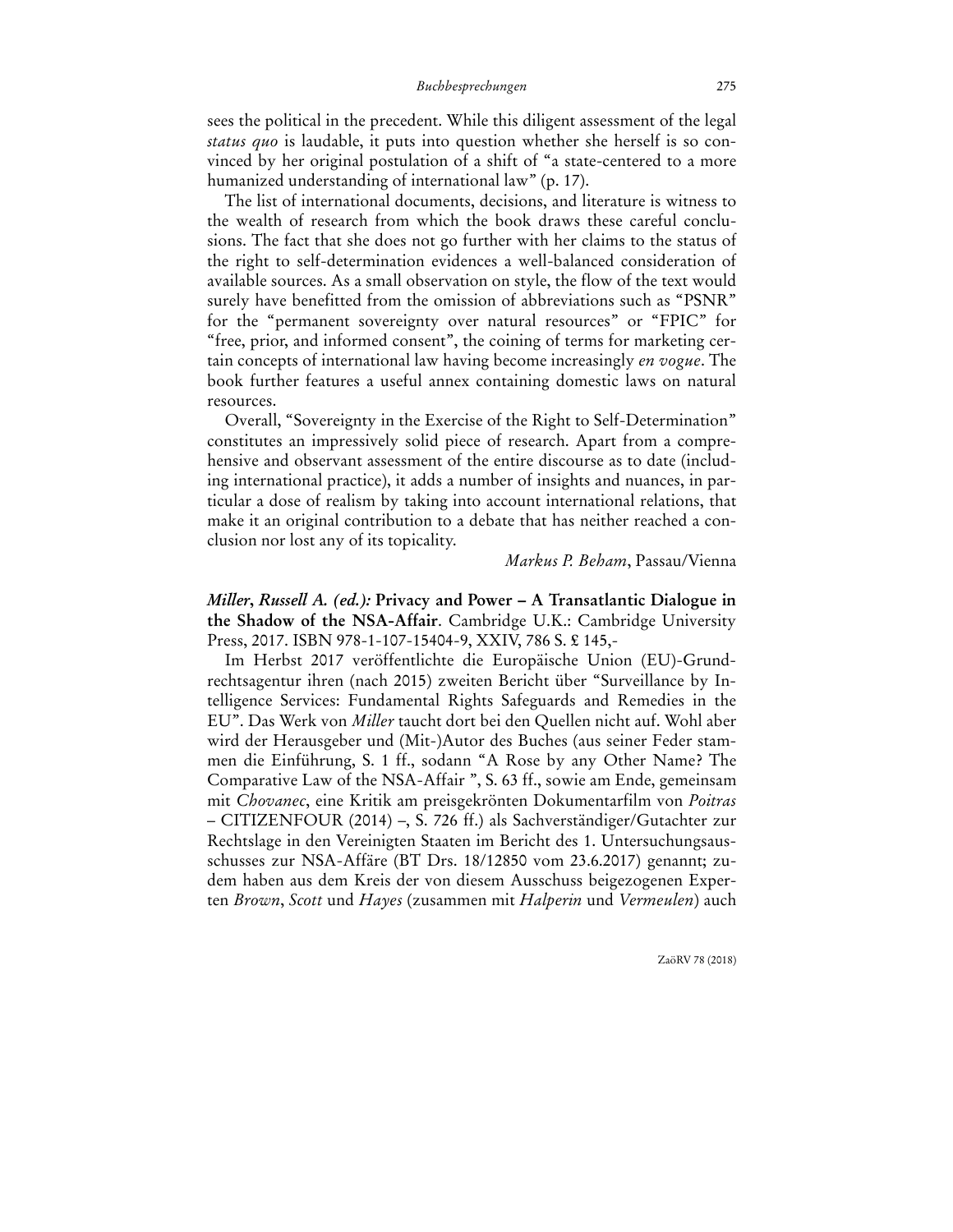einen Beitrag zu "Privacy and Power" beigesteuert, nämlich zu Beginn des vierten Teils über Wege "Toward Multilateral Standards for Foreign Surveillance Reform" (S. 461 ff.), und das von Bündnis 90/Die Grünen entsandte Ausschussmitglied *von Notz* befasst sich mit "The Challenge of Limiting Intelligence Agencies' Mass Surveillance Regimes" (S. 331 ff.), wobei schon im Titel das Postulat deutlich wird: "Why Western Democracies Cannot Give Up on Communication Privacy". In den vorangestellten "acknowledgments" skizziert *Miller* den mehrjährigen Entstehungsprozess des Werkes (von 2013-2016) in enger Kooperation zwischen USamerikanischen und europäischen, zumeist deutschen Wissenschaftlern, überwiegend, aber nicht ausschließlich Juristen, mündend in der Feststellung, dass das Heidelberger Max-Planck-Institut seine "true scholarly Heimat" geworden sei (S. xxiii); so ist denn auch *Anne Peters* mit einer Studie vertreten, die Teil 2 ("Framing the Transatlantic Dialogue") eröffnet und die Beziehungen von "Privacy, *Rechtsstaatlichkeit*, and the Legal Limits on Extraterritorial Surveillance" aus völkerrechtlicher Warte aufzeigt (S. 145 ff.). Ein zweiter wichtiger Partner war die Universität Freiburg, speziell das interdisziplinäre Center for Security and Society sowie das breitere Kompetenznetzwerk für das Recht der zivilen Sicherheit in Europa (KORSE). Von dieser Gruppe stammen zahlreiche Beiträge, beginnend mit *de Busser* ("Adequate Transatlantic Data Exchange in the Shadow of the NSA-Affair", S. 615 ff.) über *Engelhart* ("The National Socialist Unterground (NSU) Case: Structural Reform of Intelligence Agencies' Involvement in Criminal Investigations?", S. 375 ff.) und *Poscher* ("The Right to Data Protection: A No-Rights Thesis", S. 129 ff.) bis zu *Schneider* ("Developments in European Data Protection Law in the Shadow of the NSA-Affair", S. 539 ff.) und *Vöneky* ("Espionage, Security Interests, and Human Rights in the Second Machine Age: NSA Mass Surveillance and the Framework of Public International Law", S. 492 ff.), nicht zuletzt auch *Masing* ("Assessing the CJEU's 'Google Decision': A Tentative First Approach?", S. 435 ff.). Neben etlichen US-Professoren und Praktikern kommen auch nicht-deutsche Stimmen zu Wort, wie *Sánchez Ferro* aus Spanien ("The Need for an Institutionalized and Transparent Set of Domestic Legal Rules Governing Transnational Intelligence Sharing in Democratic Societies", S. 508 ff.) und *Zedner* aus Australien ("Why Blanket Surveillance Is No Security Blanket: Data Retention in the United Kingdom after the European Data Retention Directive", S. 586 ff.); in Teil 1 ("Privacy and Data Protection for the Digital Age") findet sich sogar eine US-deutsche Gemeinschaftsproduktion *Fairfield/Engel* ("Privacy as a Public Good", S. 95 ff.). Auch die weiteren deutschen Autoren stammen aus verschiedenen Regionen (Bonn, Münster) und nicht aus-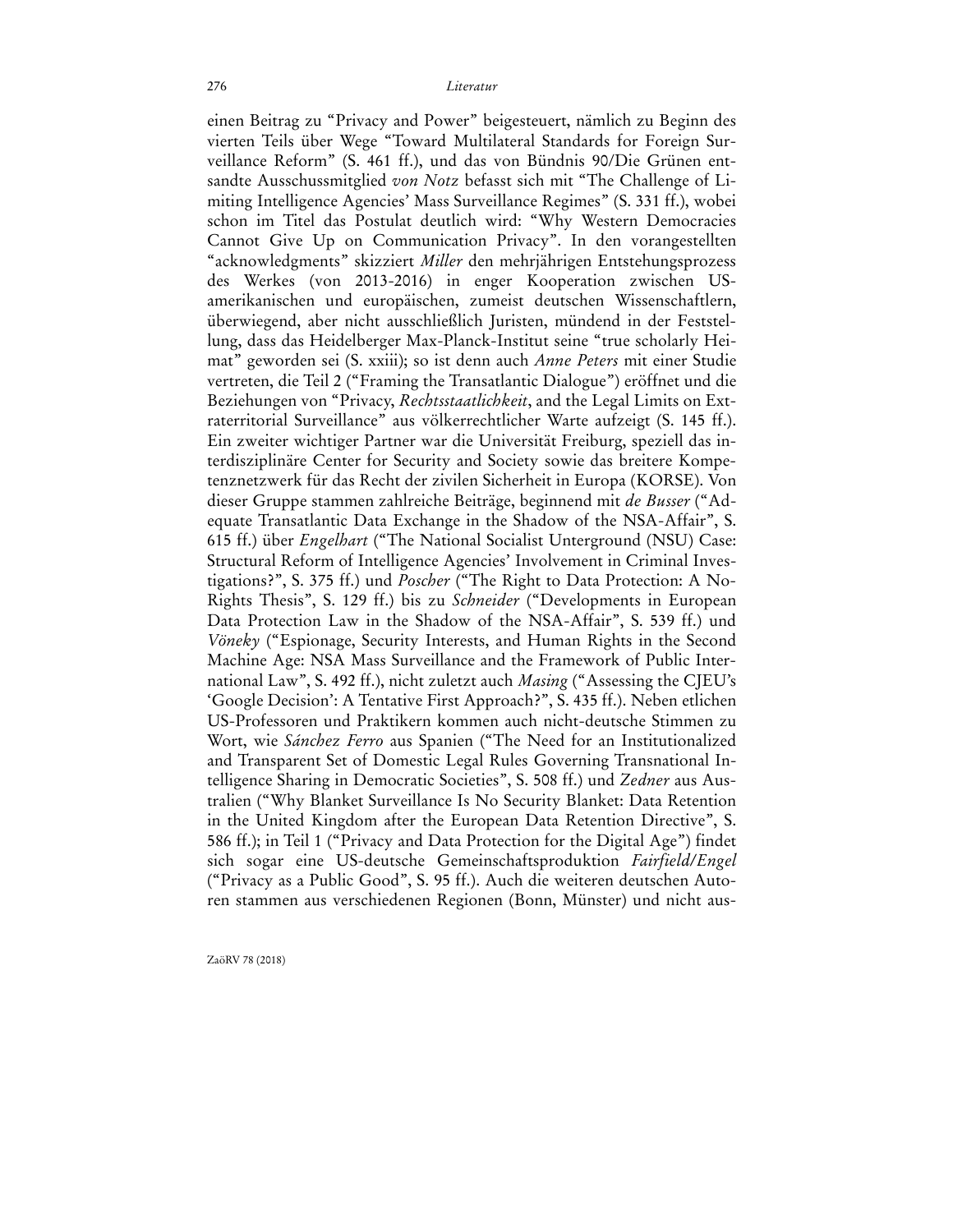schließlich aus dem universitären Raum; dies betrifft etwa *Heumann* ("German Exceptionalism? The Debate About the German Foreign Intelligence Service (BND)", S. 349 ff.).

*Miller* unterstreicht (etwa S. 36), das Werk beabsichtige "strengthening our essential transatlantic dialogue", hält aber zugleich als vielleicht wichtige Lehre fest, Amerikaner und Europäer sollten anerkennen und respektieren "that we have fundamental differences on the issues of privacy and intelligence gathering" (ebd.). Dass diese "conclusion" bereits in der "introduction" gezogen wird, die ansonsten überwiegend aus einer durchaus kritischen Inhaltsangabe zu den nachfolgenden Beiträgen besteht, sollte nicht dazu veranlassen, von der Lektüre der einzelnen Beiträge abzusehen – im Gegenteil: Jeder der folgenden 28 Beiträge lohnt, zumal häufiger aufeinander verwiesen bzw. Bezug genommen wird. Die fünfteilige Struktur rückt rechtliche Fragestellungen (*de lege lata* wie *de lege ferenda*) in den Fokus (Teile 2-4): Zuerst wird der Rahmen für eine transatlantische "Debatte" abgesteckt, abgewogen von *Peters*, sehr pointiert von *Wittes* ("Privacy, Hypocrisy, and a Defense of Surveillance", S. 180 ff.). Danach geht es um je fünf US- und europäische "Perspektiven" auf die NSA-Affäre (d. h. "the political and legal turmoil – both domestic and international – loosed by Edward Snowden's disclosure of some of the NSA's extensive data collection and intelligence gathering services", S. 6 f.). Amerikanische Stimmen kommen von *Lee* ("Sensing Disturbances in the Force: Unofficial Reflections on Developments and Challenges in the U.S.-Germany Security Relationship", S. 203 ff.), *Hu* ("Metadeath: How Does Metadata Surveillance Inform Lethal Consequences?", S. 229 ff.), *Borene* ("'We're in This Together': Reframing E.U. Responses to Criminal Unauthorized Disclosures of U.S. Intelligence Activities", S. 257 ff.), *Walen* ("Fourth Amendment Right for Nonresident Aliens", S. 282 ff.) und *Nunziato* ("Forget About It? Harmonizing European and American Protection for Privacy, Free Speech, and Due Process", S. 304 ff.). Die allesamt deutschen "europäischen" Äußerungen versammeln von *Notz*, *Heumann*, *Engelhart* und *Masing*; hinzu kommt ein (ähnlich wie schon *Poscher*) den "main stream" verlassender luzider Beitrag von *Gärditz* über "Legal Restraints on the Extraterritorial Activities of Germany's Intelligence Services" (S. 401 ff.). Teil 4, gegliedert in "International Law" und "European Law", befasst sich schließlich mit "Transnational Legal Responses to Privacy and Intelligence Gathering". Den drei Beiträgen zum ersten Abschnitt (*Brown*/*Halperin*/*Hayes*/*Scott*/*Vermeulen*, *Vöeneky*, *Sánchez Ferro*) folgen vier, außer denen von *Schneider*, *Zedner* und *de Busser* noch eine (das weiter vorn abgedruckte Statement von *Masing* abrundende und konsistente) Analyse von *Holznagel*/*Hartmann* zum Konzept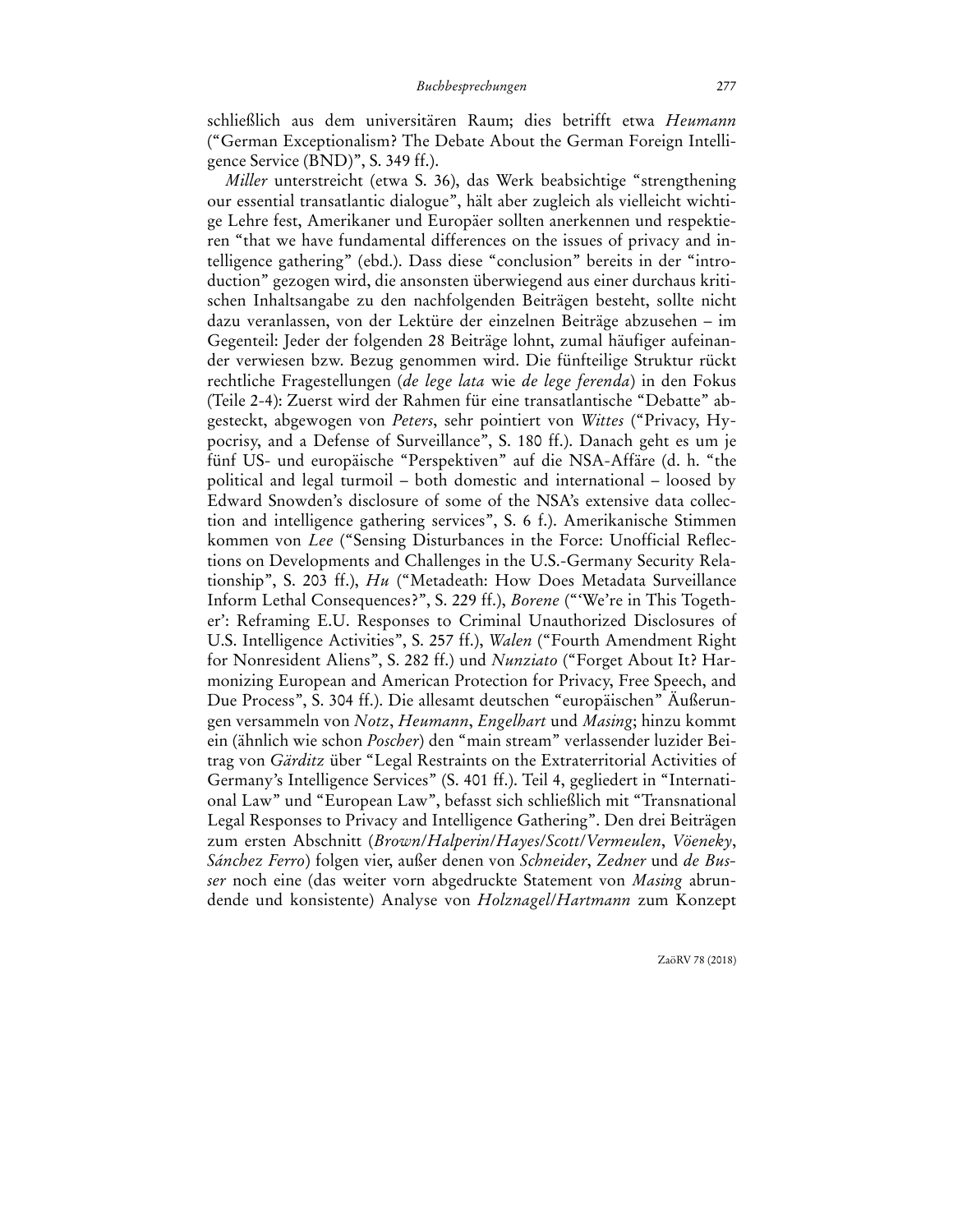des EuGH eines "Right to Be Forgotten" (künftig Art. 17 EU-Datenschutz-Grundverordnung) und die deutsche Sichtweise, plakativ überschrieben mit "Do Androids Forget European Sheep?" (S. 586 ff.). Eingerahmt werden die juristischen Stücke von zwei Teilen (1 und 5) mit weiter ausholenden Überlegungen: Am Anfang stehen rechts-/gesellschaftspolitische Betrachtungen zum Spannungsfeld zwischen "privacy" und "data protection" (nicht "im", sondern) "für" das "digital age". Gefolgt von *Miller*, *Fairfield*/*Engel* und *Poscher*, werden diese eingeleitet von *Horowitz*, die fragt (und verneint, S. 62), ob das Panopticon von *M. Foucault* ein "Model for NSA Surveillance" sei (S. 39 ff.). Der Schlussteil hingegen ist Reflektionen über "The Cultural Meaning of Privacy and Intelligence Gathering" gewidmet: *Heins* befasst sich anhand von drei Filmen – Das Leben der Anderen, Barbara, Zwei Leben – mit "The Intimacy of Stasi Surveillance, the NSA-Affair, and Contemporary German Cinema" (S. 643 ff.); *Crockett* ("Hans Fallada, the Nazis, and the Defense of Privacy", S. 668 ff.) analysiert den Roman ("Jeder stirbt für sich allein", 1946) sowie das "Gefängnistagebuch 1944" ("In meinem fremden Land"); diese Texte böten ein "compelling argument" für ein Verstehen "of the Germans' principled defense of their privacy rights today", S. 689). *Renault-Steele* setzt sich mit Erkenntnissen aus den drei Dr. Mabuse-Filmen von *Fritz Lang* auseinander ("'It Runs Its Secret Course in Public': Watching the Mass Ornament with Dr. Mabuse", S. 690 ff.). *Jobs* ("Secrecy, Surveillance, Spy Fiction", S. 707 ff.) beleuchtet Geheimdienstromane und vor allem zwei U.S.-Filme, "Three Days of the Condor" und "Enemy of the State"; sie kommt zum Ergebnis: "The majority of Americans seems to take a critical, yet constructive, approach to the Intelligence Community. This pragmatic – perhaps even balanced – approach is fostered by fiction and popular culture. On the one hand, abuses and Orwellian scenarios are 'exposed' and 'debated'. On the other hand, the rule of law and democratic integrity can be seen to prevail" (S. 725). Der finale Beitrag von *Miller*/*Chovanec* ("CITIZENME") schließt hier in der Sache nahtlos an, indem betont wird "discourse about Snowden's revelations" in den USA "has been given broad acceptance", und es sei gerade nicht nur "the Intelligence Community that can make productive use of a darkened tunnel" (S. 745); vielmehr hätten Politik und (Zivil-)Gesellschaft entschieden reagiert, "political and social discourse … has been reinvigorated" (ebd.).

Angesichts zahlreicher und in aller Regel exakter Nachweise in Fußnoten ist der Verzicht auf ein Literaturverzeichnis zu verschmerzen, zumal ein ausführlicher, zuverlässiger Index Personen wie Sachbegriffe erschließt. Der eine oder andere Schreibfehler (etwa bei "Platz", S. 11, *Rousseau*, S. 17,